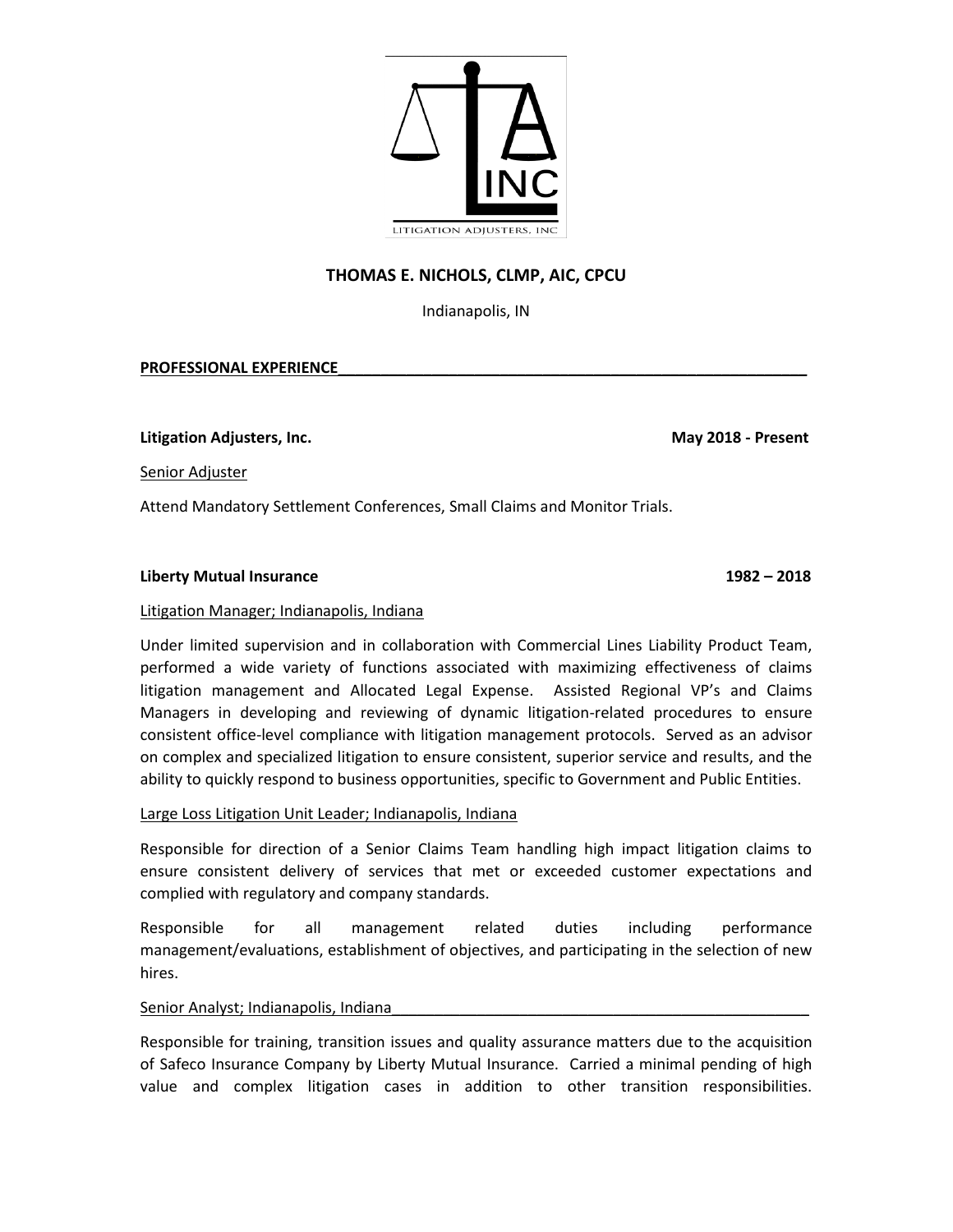## East Coast Resource Analyst; Indianapolis, Indiana\_\_\_\_\_\_\_\_\_\_\_\_\_\_\_\_\_\_\_\_\_\_\_\_\_\_\_\_\_\_\_\_\_\_\_\_\_\_

Responsible for the supervision and training of technical and legal issues to staff claims personnel from Maine through Florida. Supervised and assisted in training of Unit Managers and reported directly to Regional VP. Maintained a minimal pending of high exposure and complicated legal files with average Reserves in excess of \$1,000,000.

## Northeast Region Analyst; Indianapolis, Indiana

Responsible for supervision of pending litigation claims involving coverage or complicated issues in the Mid-West. Audited litigated and non-litigated claims files throughout the United States. Maintained a personal settlement authority value of \$750,000.

### Northeast Region Claims Managing Analyst; Indianapolis, Indiana

Managed a team of five highly technical Analysts responsible for claims with high exposure, complicated exposures or litigation covering a seventeen-state area.

# Northeast Region Claims Program Manager; Indianapolis, Indiana

Organized a multi discipline vendor program for the Northeast Region covering a seventeenstate area.

# Chicago Region Commercial Lines Claims Manager; Chicago, Illinois\_\_\_\_\_\_\_\_\_\_\_\_\_\_\_\_\_\_\_\_\_\_\_\_

Responsible for managing a commercial claims operation of 115 employees, 6 Managers, 3 Supervisors and 106 front line claims handlers and clerical staff in a three-state area.

# Chicago Region Personal Lines Claims Manager; Chicago, Illinois\_\_\_\_\_\_\_\_\_\_\_\_\_\_\_\_\_\_\_\_\_\_\_\_\_\_\_

Responsible for managing a commercial claims operation of 210 employees, 8 Managers, 3 supervisors and 199 front line claims handers and clerical staff in a three-state area.

### Assistant Regional Claims Manager; Indianapolis, Indiana

Managed the claims operations of a multi-state area on the east coast of the United States. Also managed two in-house legal offices. Responsible for approximately 400 employees with a combined expense budget of \$9,000,000.

### Division Claims Manager; Minneapolis, Minnesota\_\_\_\_\_\_\_\_\_\_\_\_\_\_\_\_\_\_\_\_\_\_\_\_\_\_\_\_\_\_\_\_\_\_\_\_\_\_

Managed the claims operation of a two-state area and reported directly to the Home Office VP in Indianapolis. Oversight of Managers, Supervisors, Frontline claims handlers and clerical staff with an expense budget of \$3,000,000.

### Division Claims Supervisor; Grand Rapids, Michigan\_\_\_\_\_\_\_\_\_\_\_\_\_\_\_\_\_\_\_\_\_\_\_\_\_\_\_\_\_\_\_\_\_\_\_\_\_

Provided oversight and direction to litigated claim files handled in field offices. Supervisory focus was on issues of coverage, contractual indemnification, liability investigations, evaluation, disposition strategy and expense control.